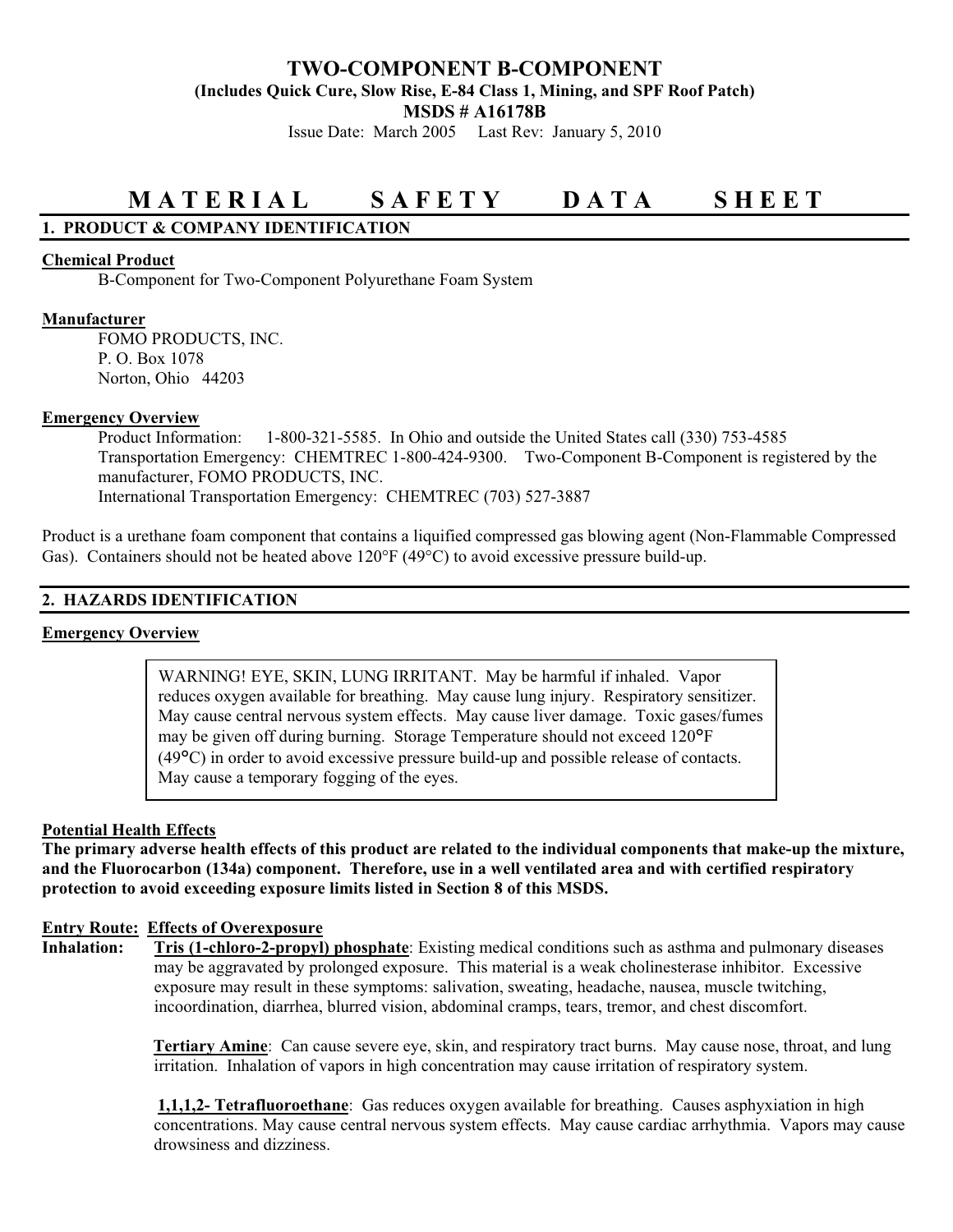TWO-COMPONENT B-COMPONENT ISSUE DATE: March 2005 LAST REV: January 2010 PAGE 2 OF 7 **Diethylene glycol:** May cause nose, throat, and lung irritation. Vapors in high concentrations may cause irritation of respiratory system**.**

## **Eyes:** Tris (1-chloro-2-propyl) phosphate: May cause eye irritation.

**Tertiary Amine:** Can cause severe eye, skin, and respiratory tract burns. .

**1,1,1,2- Tetrafluoroethane**: Can cause severe irritation, redness, tearing, and blurred vision.

**Diethylene glycol:** May cause irritation to the eyes.

**Skin:** Tris (1-chloro-2-propyl) phosphate: Prolonged exposure is unlikely to result in absorption of harmful amounts.

> **Tertiary Amine**: Can cause severe eye, skin, and respiratory tract burns. May cause nose, throat, and lung irritation. Inhalation of vapors in high concentration may cause irritation of respiratory system.

**1,1,1,2- Tetrafluoroethane**: Irritating to skin, may cause redness, may cause frostbite.

**Diethylene glycol:** May cause irritation to the skin.

**Ingestion: Tris (1-chloro-2-propyl) phosphate**: Existing medical conditions such as asthma and pulmonary diseases may be aggravated by prolonged exposure. This material is a weak cholinesterase inhibitor. Excessive exposure may result in these symptoms: salivation, sweating, headache, nausea, muscle twitching, incoordination, diarrhea, blurred vision, abdominal cramps, tears, tremor, and chest discomfort.

**Tertiary Amine**: Can cause severe eye, skin, and respiratory tract burns. Harmful if swallowed.

**1,1,1,2- Tetrafluoroethane**: Unlikely route of exposure. May cause gastrointestinal discomfort.

 **Diethylene glycol:** Ingestion of large amounts may produce gastrointestinal disturbances including irritation, nausea, and diarrhea.

If accidental contact occurs, follow the appropriate first aid procedure described in Section 4 of this MSDS.

## **3. COMPOSITION**

| Chemical Name (common names)<br>Non-Hazardous Polyol Blend | CAS Number<br>Not Available | Percentage<br>30 to 60 percent |
|------------------------------------------------------------|-----------------------------|--------------------------------|
| Tris (1-chloro-2-propyl) phosphate                         | 13674-84-5                  | 15 to 45 percent               |
| $1,1,1,2$ - Tetrafluoroethane                              | 811-97-2                    | 10 to 30 percent               |
| <b>Tertiary Amine</b>                                      | 3030-47-5                   | 1 to 5 percent                 |
| Diethylene glycol                                          | $111 - 46 - 6$              | 1 to 5 percent                 |
| <b>Surfactants</b>                                         | <b>Trade Secret</b>         | 1 to 5 percent                 |

(NOTE: See Section 8 of this MSDS for Exposure Guidelines)

(NOTE: See Section 11 of this MSDS for Toxicological Information-  $LC_{50}$  and  $LD_{50}$ )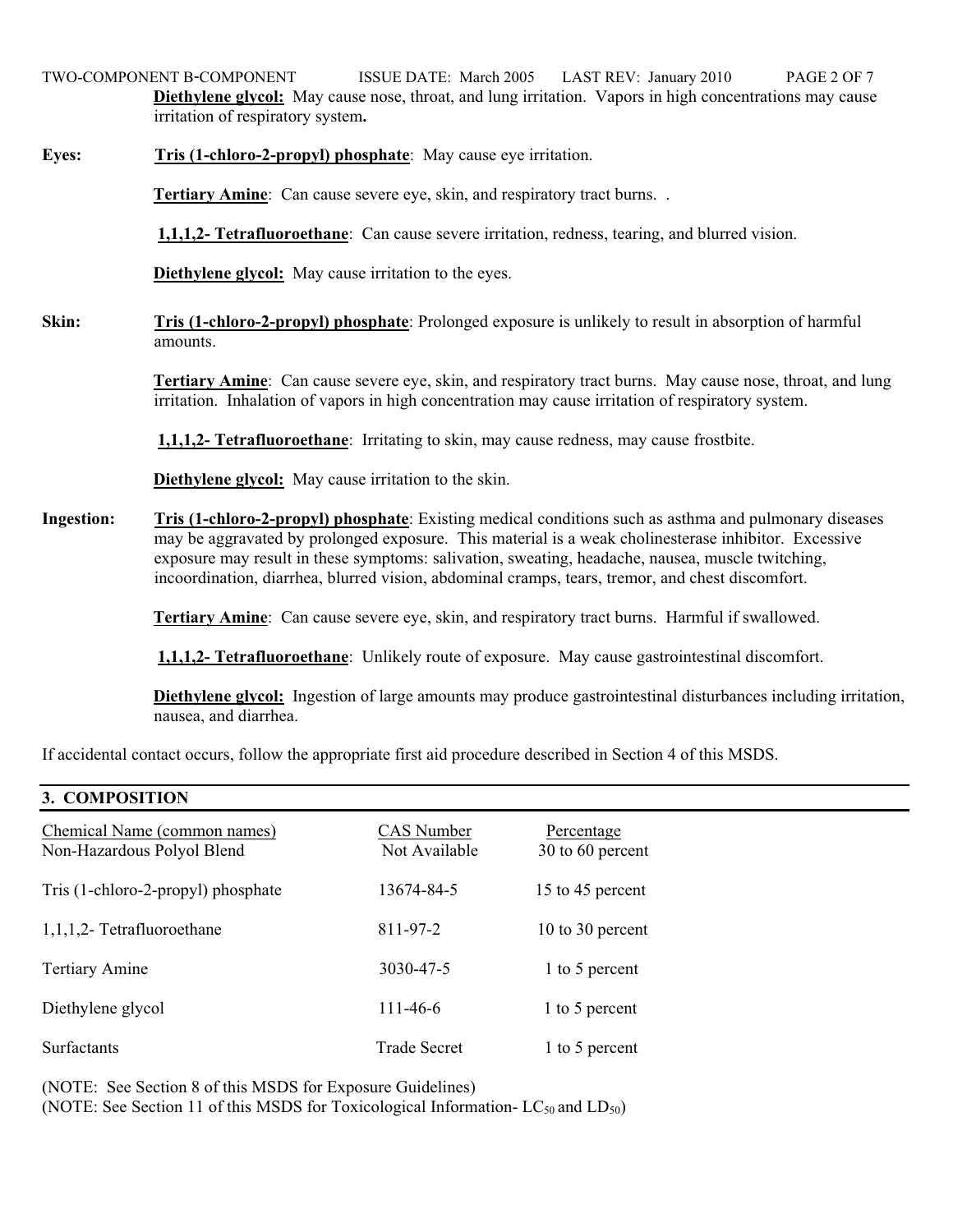| 4. FIRST AID       |                                                                                                                                                                                                                                                                                           |  |
|--------------------|-------------------------------------------------------------------------------------------------------------------------------------------------------------------------------------------------------------------------------------------------------------------------------------------|--|
| <b>Inhalation:</b> | If breathing difficulty is experienced, move to area free of exposure. Provide fresh air. If necessary, provide<br>oxygen or artificial respiration by trained personnel and obtain medical attention.                                                                                    |  |
|                    | Eye Contact: Flush with clean water for at least 15 minutes and obtain medical attention.                                                                                                                                                                                                 |  |
|                    | <b>Skin Contact:</b> Use a rag to remove liquid from skin and remove contaminated clothing. May cause mild irritation or<br>temporary darkening of skin. Persistent washing with soap and water will eventually remove all residues. If<br>irritation persists, obtain medical attention. |  |
| <b>Ingestion:</b>  | Drink 1 to 3 glasses of water and seek immediate medical attention. Do not induce vomiting. Never give<br>anything orally to an unconscious person.                                                                                                                                       |  |

#### **5. FIRE FIGHTING MEASURES**

**Extinguishing Media**: Dry Chemical, carbon dioxide, Halon 1211, chemical foams, or water spray (if used in large quantities).

**Firefighting Procedures**: Isolate area. Stay upwind. Water is not recommended unless used in large quantities as a fine spray when other extinguishing agents are not available. The product is equipped with a pressure relief valve which can activate in a high temperature situation. Remove all personnel from the area at the first sound of releasing pressure. Protective equipment: Wear self-contained breathing apparatus to protect against toxic decomposition by-products, including Carbon monoxide, Carbon dioxide, Nitrogen oxides, Hydrogen fluoride and traces of Hydrogen cyanide. Wear all turn out gear (boots, trousers, helmet, gloves, and hood).

**Unusual Fire/Explosion Hazards**: High temperatures will raise the pressure in the containers, which may lead to rupturing. Cured foam is organic and, therefore, will burn in the presence of sufficient heat, oxygen and an ignition source. Main hazards associated with burning foam are similar to burning of other organic materials (wood, paper, cotton, etc.) and precautions against exposure should be taken accordingly. Avoid welding or other "hot work" in the vicinity of exposed cured foam.

## **6. ACCIDENTAL RELEASE MEASURES/DISPOSAL CONSIDERATIONS**

**Personal Precautions**: Evacuate all unnecessary personnel; contain the area if possible. Wear skin, eye, and respiratory protection and equipment (See section 8). Ventilate the area.

**Environmental Precautions**: Containment should include preventing the spill from entering drains, sewers, waterways, groundwater, or soil.

**Clean Up Procedures/Neutralization**: Soak up material with sawdust or vermiculite and dispose of in accordance with all applicable federal, state, and local regulations. Wash spill area thoroughly with soap and water. Avoid uncontrolled reactions with isocyanates.

## **7. HANDLING AND STORAGE**

**Handling**: Use only in a well ventilated area with certified respiratory protection or with a power air purifying respirator (PAPR). Wear protective glasses or goggles, nitrile gloves, and clothing that protects from dermal exposure. Contents are under pressure. Do not puncture or incinerate.

**Storage:** Store in a cool, dry place. Ideal storage temperature for disposable kits is 60°F to 80°F (15.5°C to 26.6°C). Store refillable tanks at  $75^{\circ}$ F to  $85^{\circ}$ F (24 $^{\circ}$ C to 29 $^{\circ}$ C). Storage at less than ideal temperatures can cause delays in production until the product is warmed/cooled to temperature. Do not expose the tanks/kits to open flame or temperatures above  $120^{\circ}F$  $(49^{\circ}C)$ . Excessive heat can cause premature aging of components resulting in a shorter shelf life. Protect unused product from freezing. Storage below  $55^{\circ}F (12.7^{\circ}C)$  may affect foam quality if chemicals are not warmed to room temperature before using. Protect containers from physical abuse.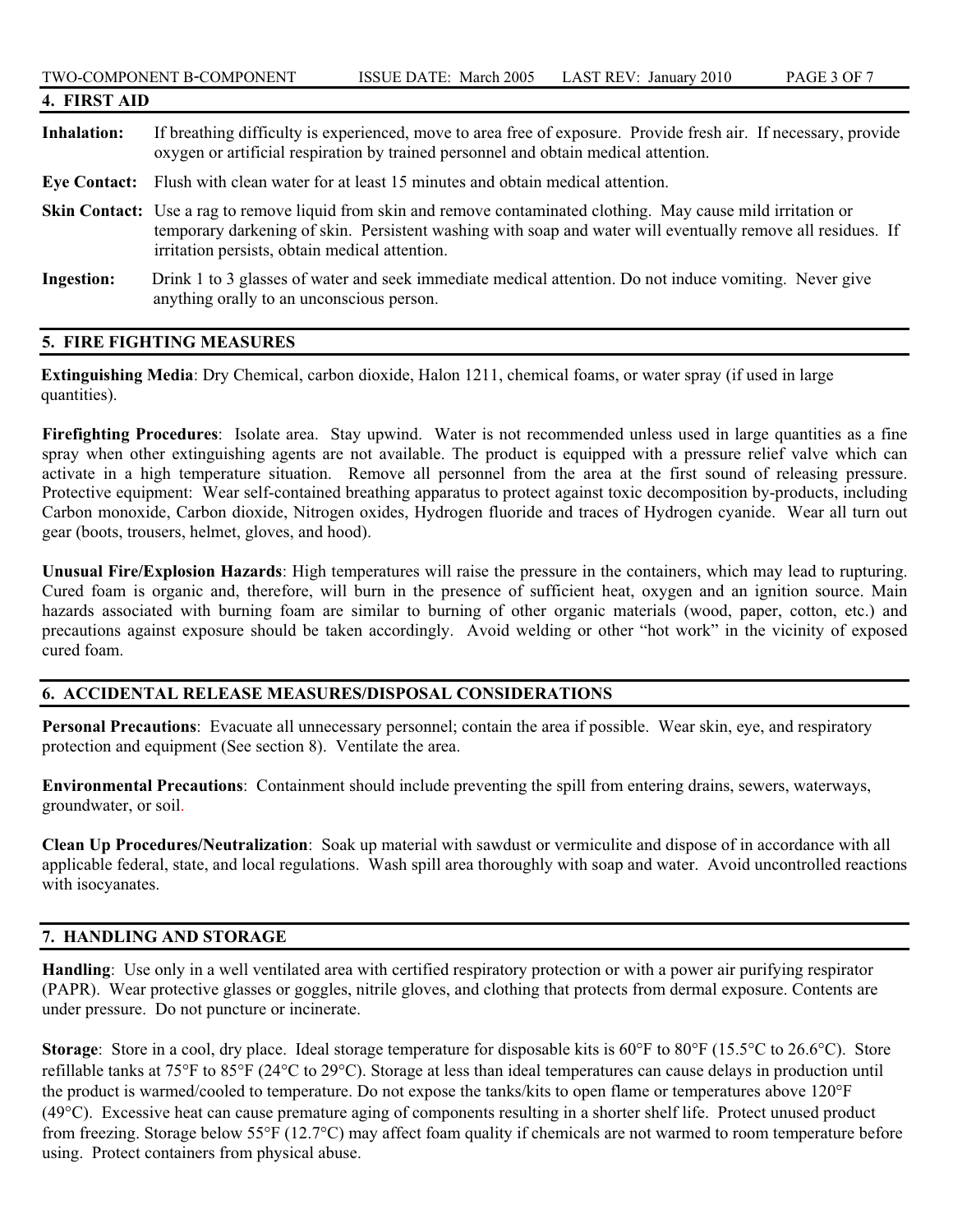TWO-COMPONENT B-COMPONENT ISSUE DATE: March 2005 LAST REV: January 2010 PAGE 4 OF 7

## **8. EXPOSURE CONTROLS/PERSONAL PROTECTION**

| Read all product instructions before using. |      |             |                        |  |  |
|---------------------------------------------|------|-------------|------------------------|--|--|
| <b>Exposure Guidelines</b>                  |      |             |                        |  |  |
| $1,1,1,2$ - Tetrafluoroethane               | WEEL | $1,000$ ppm | $4,240 \text{ mg/m}^3$ |  |  |
| Diethylene glycol                           | WEEL |             | $10 \text{ mg/m}^3$    |  |  |
|                                             |      |             |                        |  |  |

#### **Personal Protective Equipment**

**Respiratory Protection/Ventilation:** Use products only in a well ventilated area. If atmospheric levels are expected to exceed the exposure levels, use a NIOSH approved air purifying respirator equipped with an organic vapor cartridge and a particulate filter (N95). If atmospheric levels exceed 10 times the TLV or PEL level for which an air-purifying respirator is effective, use a powered air purifying respirator (PAPR). The type of respiratory protection selected must comply with the requirements set forth in OSHA's Respiratory Protection Standard (29 CFR 1910.134). Use local and general exhaust ventilation to control levels of exposure.

**Hand Protection:** Use chemically resistant gloves. Nitrile/butadiene rubber, Butyl Rubber, polyethylene, PVC (vinyl), or neoprene gloves are also effective. Glove selection should take into account potential body reactions to certain materials and manufacturer's instructions for use.

**Eye Protection**: Use safety glasses or goggles. An eye wash station should be in the area.

**Skin Protection:** Avoid contact with skin. Use clothing that protects against dermal exposure.

## **9. PHYSICAL AND CHEMICAL PROPERTIES**

| Physical Appearance:     | Light yellow to amber colored liquid. Froths to an off white to yellowish color when<br>released from container. (Note; Appearance may differ with the introduction of a dye or<br>colorant).                                |
|--------------------------|------------------------------------------------------------------------------------------------------------------------------------------------------------------------------------------------------------------------------|
| Odor<br>$\ddot{\cdot}$   | Slight fluorocarbon and amine odor.                                                                                                                                                                                          |
| Specific Gravity:        | Approximately 1.2 ( $H_2O = 1$ )                                                                                                                                                                                             |
| Boiling Point :          | 1,1,1,2 - Tetrafluoroethane (Non-Flammable Compressed Gas, HFC Fluorocarbon, 134a)<br>boils at $-15^{\circ}F$ ( $-26^{\circ}C$ ).<br>Other components boil at temperatures greater than $200^{\circ}$ F (93.3 $^{\circ}$ C). |
| Flash Point<br>$\sim$ 1. | $1,1,1,2$ - Tetrafluoroethane (HFC 134a); none. For other components – not determined.                                                                                                                                       |
| Vapor Pressure:          | Contents under pressure have vapor pressure greater than 50 psig /345 kPa. After release<br>from container, the vapor pressure is very low (not determined).                                                                 |
| Solubility in Water:     | Partly soluble, does not react.                                                                                                                                                                                              |
| <b>Explosion Data:</b>   | Contents are not known to be sensitive to mechanical impact or static discharge.                                                                                                                                             |
| Vapor Density:           | No test data available.                                                                                                                                                                                                      |
| Freezing Point:          | No test data available.                                                                                                                                                                                                      |
| pH:                      | Not applicable                                                                                                                                                                                                               |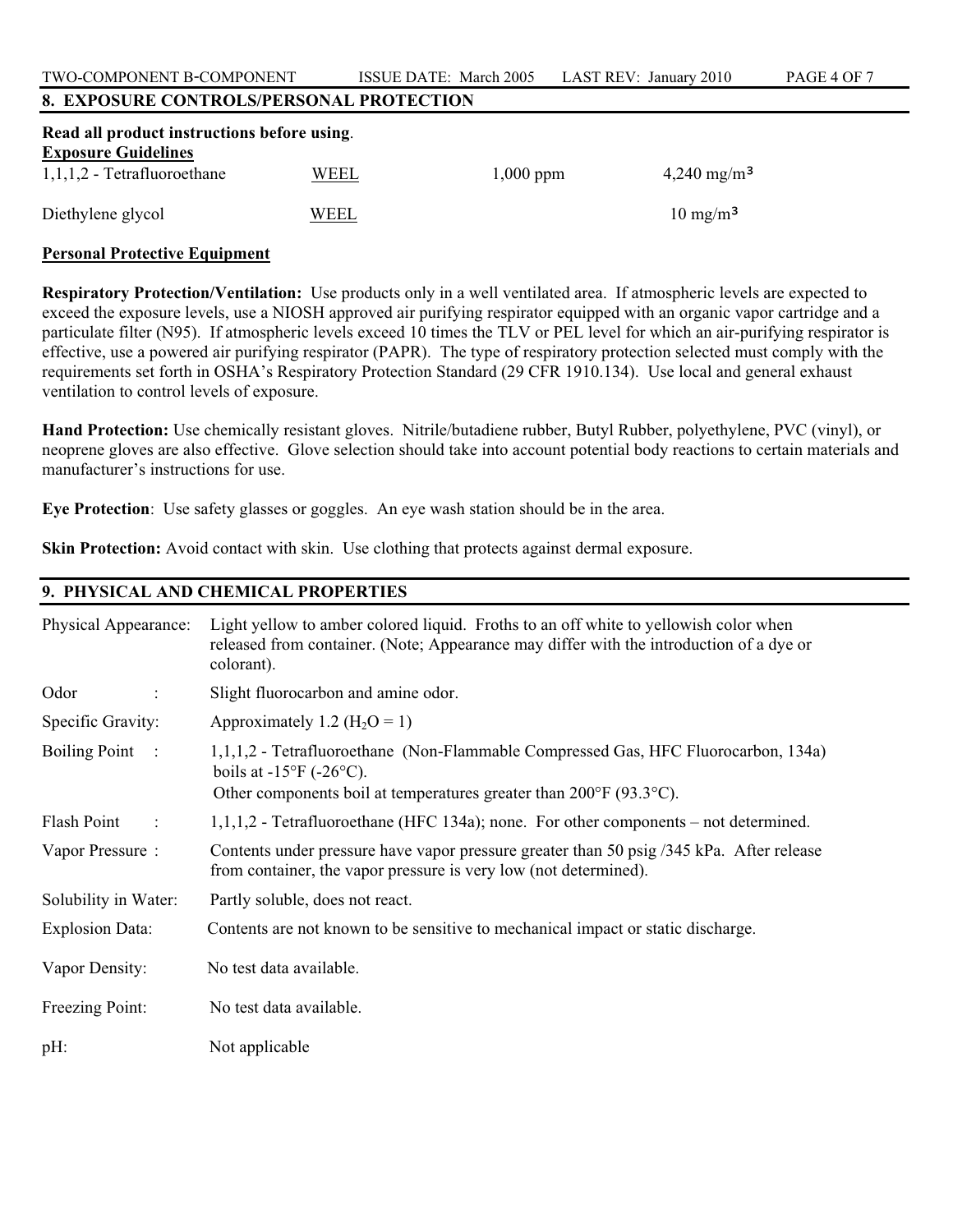## **10. STABILITY AND REACTIVITY**

**Stability**: This product is considered stable under normal and anticipated storage and handling conditions. Do not store above 120°F (49°C). For longest shelf life, avoid storage above 90°F (32.2°C).

**Materials to Avoid**: Alcohols, strong bases or amines, metal compounds, ammonia, strong oxidizers.

**Conditions to Avoid**: High temperatures will raise the pressure in the containers, which may lead to rupturing. Product use is temperature sensitive. Avoid temperatures below 40°F (5°C) or temperatures above 95°F (35°C).

**Thermal Decomposition**: Toxic decomposition by-products, including Carbon monoxide, Carbon dioxide, Nitrogen oxides, Hydrogen fluoride and traces of Hydrogen cyanide can be released in instances of fire.

## **11. TOXICOLOGICAL INFORMATION**

**Acute Toxicity for Tris (1-chloro-2-propyl) phosphate:**

Ingestion: LD50: 2,800 mg/kg (rat, male/female) Skin: LD50: >5,000 mg/kg, rat Inhalation:  $LC50$ :  $>4.6$  mg/l, rat

## **Acute Toxicity for Diethylene glycol:**

Ingestion: LD50: 12,565 mg/kg, rat Skin: LD50: >1,000 mg/kg, rabbit

## **Acute Toxicity for Tertiary amine:**

Ingestion: LD50: 1630 mg/kg, rat Skin: LD50: 280 mg/kg, rabbit Inhalation: LC50: 290ppm, rat, 6h

## **Acute Toxicity for 1,1,1,2-Tetrafluoroethane:**

Inhalation:  $LC50 > 500,000$  ppm, rat, 4h

## **Repeated Dose Toxicity**:

**Tris (1-chloro-2-propyl) phosphate** which is reported to be a weak organophosphate-type cholinesterase inhibitor. Excessive exposure may produce organophosphate type cholinesterase inhibition. Symptoms may include salivation, sweating, headache, nausea, muscle twitching, incoordination, diarrhea, blurred vision, abdominal cramps, tears, tremors, and chest discomfort. Target organs: kidney, liver, and or sternal bone marrow.

**Diethylene glycol** (minor component) has been reported to cause effects on human organs: gastrointestinal tract and kidney. **1,1,1,2-Tetrafluoroethane:** NOEL 40000ppm, rat

**Tertiary Amine:** 12ppm, rat, 2 week inhalation, observed corneal opacities. 48ppm, rat, 2week inhalation, cloudy corneas, skin and respiratory tract irritation.

**Mixture** contains components which have been reported to cause effects on the following animal organs: liver, central nervous system, and bladder.

**Chronic Toxicity/ Carcinogenicity**: Components did not cause cancer in laboratory animals.

**Developmental Toxicity:** Diethylene glycol has caused toxicity to the fetus and some birth defects at maternally toxic, high doses in animals.

**Genetic Toxicity In vitro**: In vitro studies were negative.

## **12. ECOLOGICAL INFORMATION**

## **Ecological Data for Tris (1-chloro-2-propyl) phosphate:**

Acute Toxicity to Fish: LC50: 84mg/l Lepomis macrochirus (bluegill), 96 hour exposure Acute Toxicity to Aquatic Invertebrates: EC50 63 mg/l Daphnia magna (water flea), 48h Toxicity to Microorganisms: EC50: 784 mg/l, activated sludge, 3h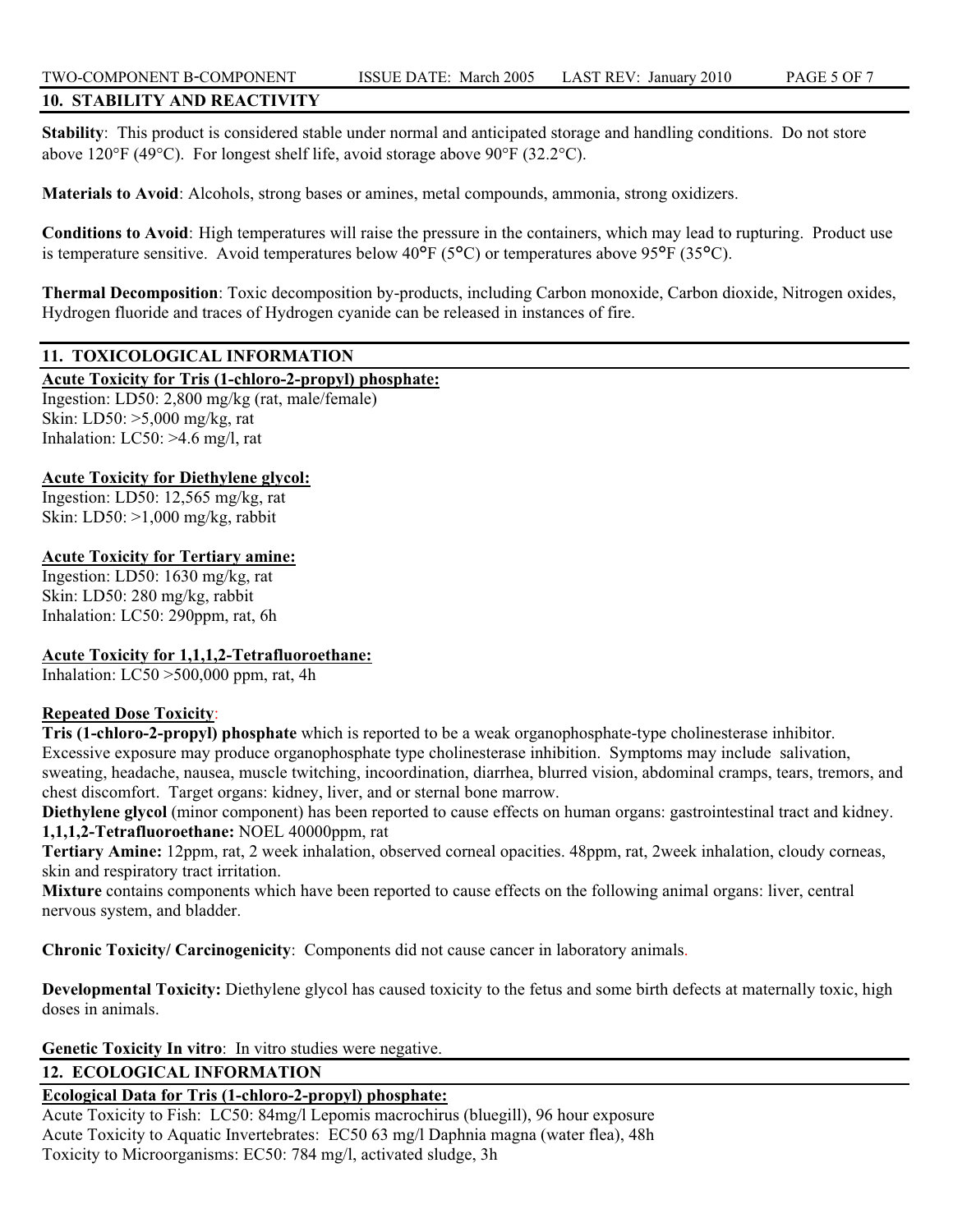#### TWO-COMPONENT B-COMPONENT ISSUE DATE: March 2005 LAST REV: January 2010 PAGE 6 OF 7 **Ecological Data for Diethylene glycol:**

Material is practically non toxic on the acute basis. Acute Toxicity to Fish: LC50: >1,000mg/l Oncorhynchus mykiss (rainbow trout), 96h Acute Toxicity to Aquatic Invertebrates: EC50: >48,900 mg/l Daphnia magna (water flea), 48h

### **Ecological Data for Tertiary amine:**

Acute Toxicity to Fish: LC50: 220mg/l Leuciscus idus (golden orfe), 96h

### **Ecological Data for 1,1,1,2-Tetrafluoroethane**

Accumulation in aquatic organisms is unlikely.

## **13. DISPOSAL CONSIDERATIONS**

#### **Disposable Cylinders**:

1. DO NOT INCINERATE TANKS

2. After tanks are empty, the hose must be removed and the tanks must be vented. CAUTION: Tanks will still be under pressure. Turn valves to the off position before removing the hoses. Safety glasses or goggles, nitrile gloves, clothing that protects against dermal exposure, and a certified respirator must be worn during this procedure. With tank inverted, slowly open tank valve, point tank away from face and allow pressure to completely vent. CAUTION: Empty tank could contain potential vapor toxicity hazard. Dispose Cylinders in a well ventilated area with certified respiratory protection. 3. DISPOSE OF EMPTY CYLINDERS ACCORDING TO APPLICABLE FEDERAL, STATE, AND LOCAL REGULATIONS. CHECK WITH YOUR LOCAL WASTE DISPOSAL SERVICE FOR GUIDANCE.

#### **Refillable Tanks:**

THESE TANKS ARE RETURNABLE.

The tanks are shipped back to Fomo Products, Inc to be cleaned, refilled, and redistributed. Return instructions are included in the collar of the refill tanks.

#### **14. TRANSPORTATION**  Shipping Information **Containers Less Than 1000 cu. cm. (1 liter) Containers Greater Than 1000 cu. cm. (1 liter)** *Ground Mining Foam* Consumer Commodity ORM-D (On Shipper Carton) Consumer Commodity Two-Component A-Component (On Shipping Document) UN1956 Compressed Gas n.o.s. (Fluorocarbon) 2.2 (Non-Flammable Gas Label) UN1956 Compressed Gas n.o.s. (1,1,1,2 Tetrafluoroethane) 2.2 (Non-Flammable Gas Label) *Air Mining Foam* UN1950 Aerosols, Non-Flammable 2.2 (Non-flammable Gas Label) UN1956 Compressed Gas n.o.s. (Fluorocarbon) 2.2 (Nonflammable Gas Label) UN1956 Compressed Gas n.o.s. (1,1,1,2 Tetrafluoroethane) 2.2 (Non-Flammable Gas Label) *Water Mining Foam* UN1950 AEROSOLS "LTD QTY" 2 IMDG Volume 2; Page # 93 UN1956 Compressed Gas n.o.s. (Fluorocarbon) 2.2 IMDG Volume # 2; Page # 93 UN1956 Compressed Gas n.o.s. (1,1,1,2 Tetrafluoroethane) 2.2 (Non-Flammable Gas Label) *Exceptions* N/A

*Note* Emergency Response Guide Numbers - Consumer Commodity # 171. For Aerosols and Compressed Gas # 126.